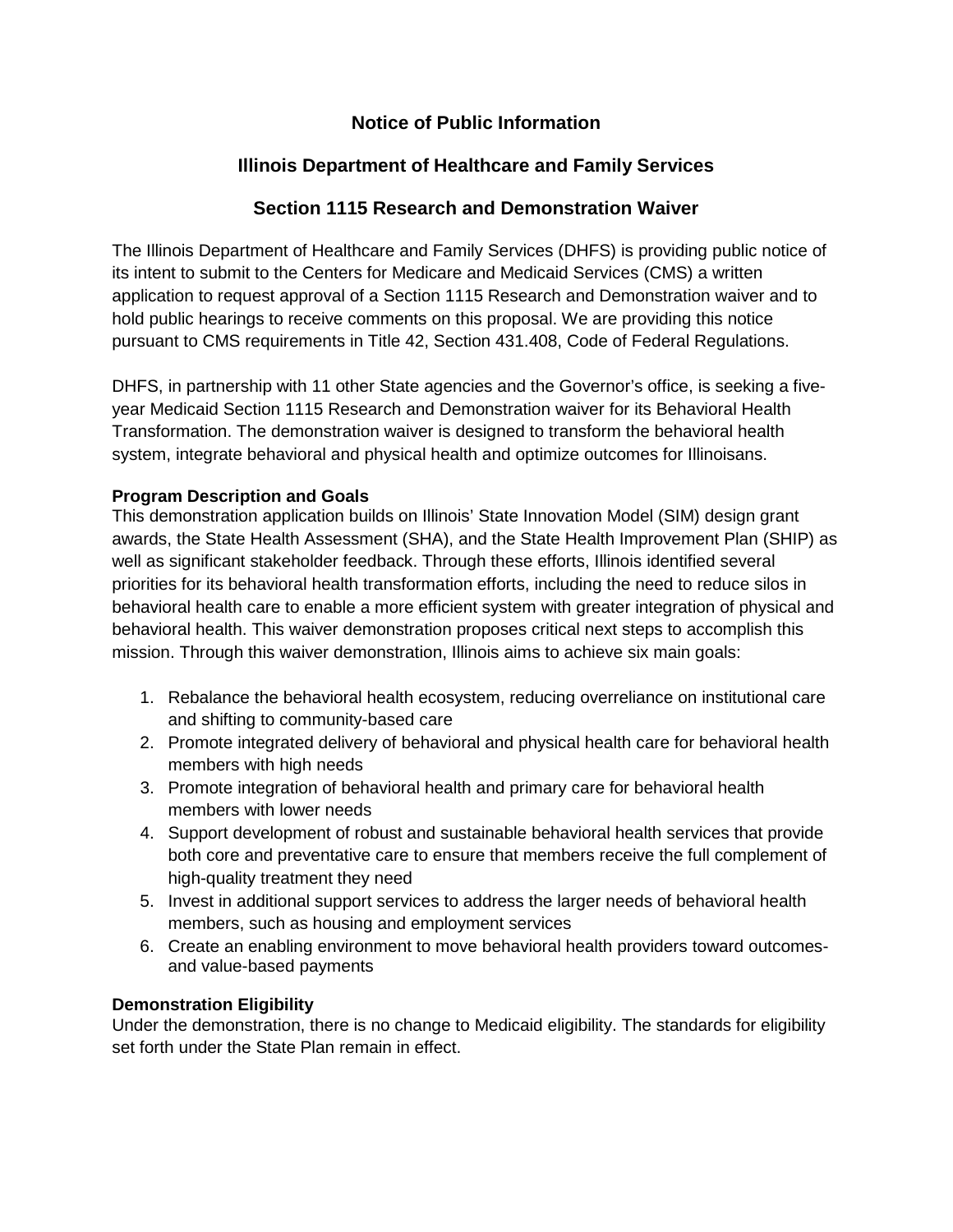The demonstration will enhance behavioral health benefits and integrate behavioral and physical health benefits, in both fee-for-service and managed care, for all child and adult fullbenefit Medicaid beneficiaries. All affected groups derive their eligibility through the Medicaid State Plan and are subject to all applicable Medicaid laws and regulations in accordance with the Medicaid State Plan. All Medicaid eligibility standards and methodologies for determining eligibility of these groups remain applicable. Expenditures for all groups (other than those specifically excluded) are subject to the demonstration budget neutrality calculation.

The demonstration does not include the groups or benefits described in 42 C.F.R. § 440.255 (limited services available to certain aliens); individuals who are eligible only for payment of Medicare premiums and cost-sharing, including those enrolled in the Specified Low Income Medicare Beneficiaries; the Qualified Individual (QI) program; or the Qualified Disabled Working Individual (QDWI) program.

### **Benefits**

Under the 1115 waiver, Illinois requests coverage of six benefits. Each benefit is based on strong evidence showing improvements in the cost and quality of care through similar initiatives across the country. Illinois recognizes the importance of tailoring programs to geographic and population-specific variations and the value of undergoing continuous data analysis and performance review to monitor and improve the program.

In this vein, Illinois has identified pilot target populations most in need of the proposed benefits and for whom the benefits will most likely decrease total cost of care and increase quality of care. As the waiver progresses and the benefits demonstrate significant cost and quality outcomes, benefits will be scaled to reach a broader population where appropriate.

All eligibility groups will continue to receive all State Plan benefits. The benefits described below may be available to any individual in any eligibility group who meets the criteria for the target group on a pilot basis.

| #             | <b>Benefit</b>                                                                                                                                                 | <b>Target group</b>                                                                                                                                                                                                       |
|---------------|----------------------------------------------------------------------------------------------------------------------------------------------------------------|---------------------------------------------------------------------------------------------------------------------------------------------------------------------------------------------------------------------------|
|               | Supportive housing<br>services                                                                                                                                 | Individuals with serious mental illness (SMI) who<br>are either at risk of institutionalization or<br>homelessness or currently reside in permanent<br>supportive housing                                                 |
| $\mathcal{P}$ | Supported employment<br>services                                                                                                                               | Individuals aged 14 years and up with serious<br>and persistent mental illness (SPMI), substance<br>use disorder (SUD), or serious emotional<br>disturbance (SED) needing ongoing support to<br>obtain and maintain a job |
| 3.1           | Services to ensure<br>successful transitions for<br>Illinois Department of<br>Corrections (IDOC) and<br>Cook County Jail (CCJ)<br>justice involved individuals | Medicaid-eligible IDOC-justice involved<br>individuals within 30 days of release to the<br>community<br>Cook County detainees eligible for managed care<br>not previously enrolled in CountyCare                          |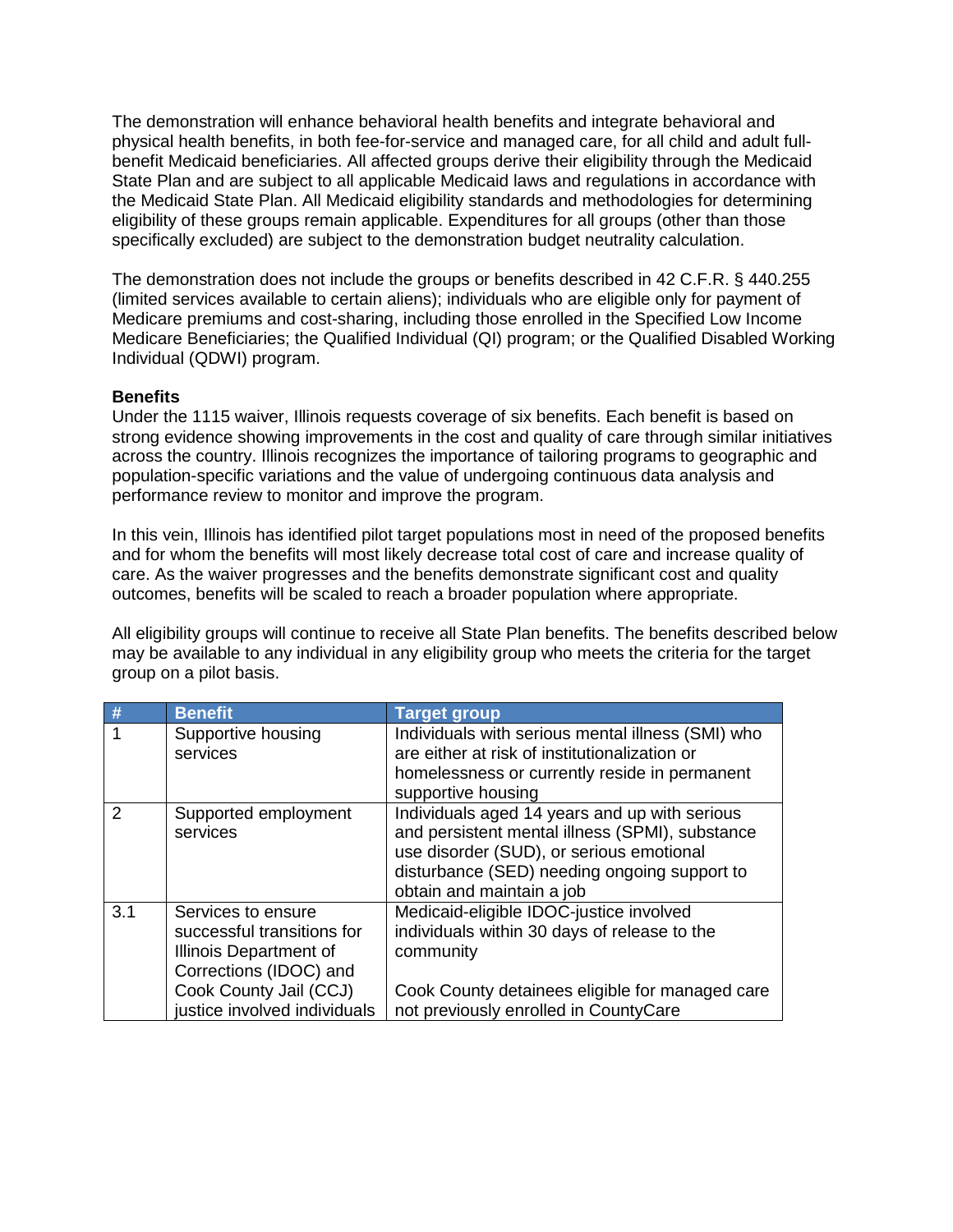| $\overline{3.2}$ | Medicaid coverage for<br>extended-release<br>injectable naltrexone;<br>medication assisted<br>treatment (MAT) services<br>for targeted individuals<br>within 30 days pre-release | Medicaid-eligible individuals incarcerated at the<br>IDOC appropriate for MAT therapy within 30 days<br>of release to the community                                                                             |
|------------------|----------------------------------------------------------------------------------------------------------------------------------------------------------------------------------|-----------------------------------------------------------------------------------------------------------------------------------------------------------------------------------------------------------------|
| $\overline{4.1}$ | Short-term residential<br>treatment in an institution<br>for mental diseases (IMD)<br>treating substance use<br>disorder                                                         | Individuals with SUD in need of short-term<br>residential treatment as part of a continuum of<br>care                                                                                                           |
| 4.2              | Substance use disorder<br>case management                                                                                                                                        | Individuals with SUD receiving any ASAM<br>(American Society of Addiction Medicine)<br>treatment level of care but not receiving case<br>management from other sources (e.g., Integrated<br>Health Homes (IHH)) |
| 4.3              | Withdrawal management                                                                                                                                                            | Individuals with substance use disorders who<br>meet the medical necessity ASAM criteria for<br>withdrawal management                                                                                           |
| 4.4              | Recovery coaching for<br>substance use disorder                                                                                                                                  | Individuals who have already initiated recovery<br>and are seeking support for long-term recovery                                                                                                               |
| $\overline{5.1}$ | Short-term residential<br>treatment in a mental<br>health IMD                                                                                                                    | Individuals with mental health disorders in need of<br>short-term residential treatment as part of a<br>continuum of care                                                                                       |
| 5.2              | Crisis beds                                                                                                                                                                      | Individuals who require psychiatric treatment but<br>without sufficiently high or acute needs to require<br>inpatient stay                                                                                      |
| 6.1              | Intensive in-home services                                                                                                                                                       | Families and children with high behavioral health<br>needs and/or SED at risk of transition to higher<br>level of care<br>Limited to children 5-21 years of age                                                 |
| 6.2              | Respite care                                                                                                                                                                     | Families and children with high behavioral health<br>needs and/or SED at risk of transition to higher<br>level of care<br>Limited to children 5-21 years of age                                                 |

### **Initiatives**

Under the 1115 waiver, Illinois requests coverage of four initiatives to maximize the impact of the benefits and create the systemic changes necessary to pave the way for integration and value-based payments.

1. The State recognizes the importance of aligning system transformation efforts with broader population and preventative health reform. Just as supportive housing, supportive employment, respite care, and lower-acuity crisis alternatives are vital components of the behavioral health continuum of care, so are prevention services. To build this continuum of care, Illinois requests support through the 1115 waiver for select infant and early childhood mental health interventions.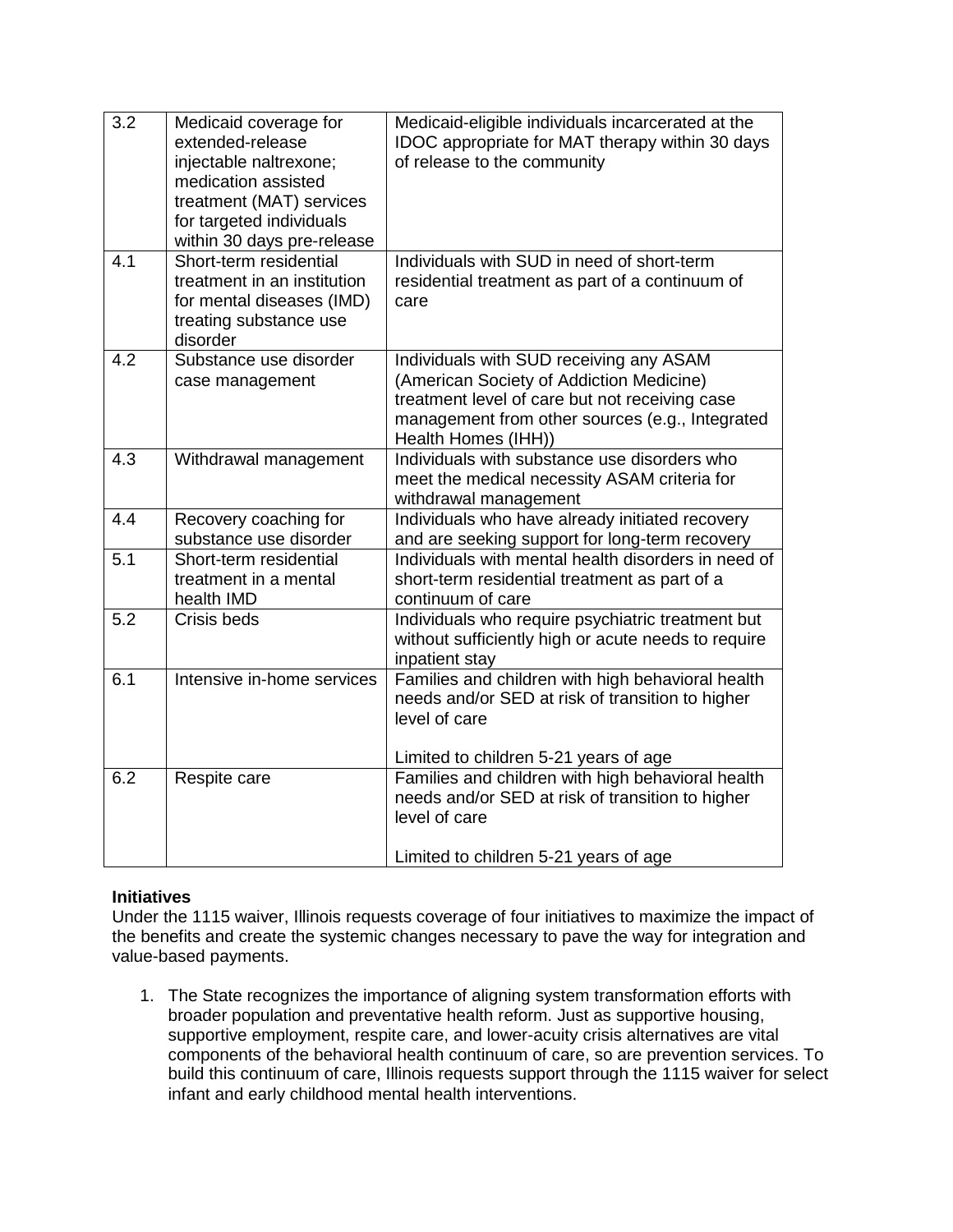- 2. To prepare the State and providers to successfully implement IHHs, Illinois requests support through the 1115 waiver for Medicaid funding for select behavioral and physical health integration activities. This funding will provide payers and providers resources to develop the infrastructure, technology, and provider capabilities required to implement health homes.
- 3. To ensure the Illinois workforce is sufficiently sized and trained to provide the services requested in this waiver and prepared to function within a value-based payment system, Illinois requests through the 1115 waiver Medicaid funding a set of workforcestrengthening initiatives.
- 4. To ensure first episodes of psychosis can be addressed and managed as early and effectively as possible, Illinois requests Medicaid funding to expand the reach of the first episode psychosis initiative by supporting the creation of teams to address this critical inflection point in members' lives.

#### **Cost-Sharing Requirements**

There is no cost-sharing for any benefit provided under the waiver; copayments, coinsurance, and/or deductibles for any of the above benefits. State Plan benefits will continue to be applied in accordance with the State Plan.

### **Hypotheses and Evaluation**

The table below presents an overview of the hypotheses associated with each waiver goal.

| <b>PRELIMINARY EVALUATION PLAN</b> |                                                                |  |  |  |
|------------------------------------|----------------------------------------------------------------|--|--|--|
| Goal                               | <b>Hypothesis</b>                                              |  |  |  |
| Goal 1: Rebalance the              | Rebalancing the behavioral health ecosystem will reduce        |  |  |  |
| behavioral health                  | total cost of care and optimize utilization (increasing        |  |  |  |
| ecosystem, reducing                | appropriate utilization and reducing unnecessary utilization)  |  |  |  |
| overreliance on institutional      | Helping members to stay in their communities will improve      |  |  |  |
| care and shifting to               | satisfaction                                                   |  |  |  |
| community-based care               |                                                                |  |  |  |
| Goal 2: Promote integrated         | Integration of behavioral and physical health care will        |  |  |  |
| delivery of behavioral and         | improve the quality of care for members with high needs        |  |  |  |
| physical health care for           | (costliest 10% of members)                                     |  |  |  |
| behavioral health members          | Integration will reduce unnecessary utilization and total cost |  |  |  |
| with high needs                    | of care for members with high-needs                            |  |  |  |
| Goal 3: Promote integration        | Integration of behavioral health and physical health will      |  |  |  |
| of behavioral health and           | improve access to services for members with lower-needs        |  |  |  |
| primary care for behavioral        | Integration of behavioral health and physical health will      |  |  |  |
| health members with lower          | reduce unnecessary utilization and total cost of care for      |  |  |  |
| needs                              | lower-needs members                                            |  |  |  |
|                                    | Integration of behavioral health and physical health will      |  |  |  |
|                                    | improve quality of care for lower-needs members                |  |  |  |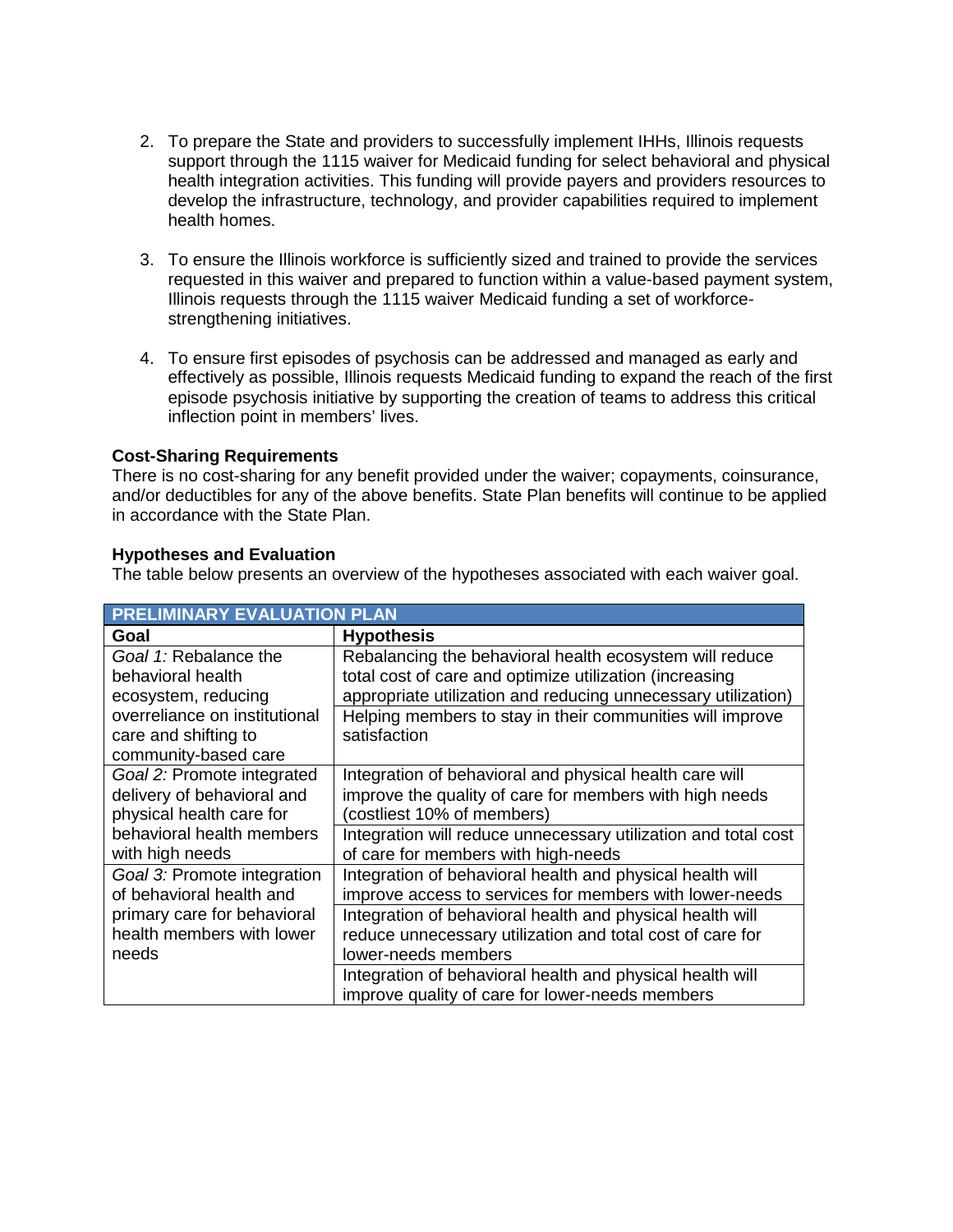| Goal 4: Support the          | Preventative measures will reduce prevalence of mental          |
|------------------------------|-----------------------------------------------------------------|
| development of robust and    | health and substance use diagnoses over time                    |
| sustainable behavioral       | More robust behavioral health services will decrease the        |
| health services that provide | ratio of inpatient vs. outpatient utilization and spend for the |
| both core and preventative   | behavioral health population                                    |
| care to ensure that          | Better behavioral health services will increase member          |
| members receive the full     | satisfaction                                                    |
| complement of high-quality   |                                                                 |
| treatment they need          |                                                                 |
| Goal 5: Invest in additional | Supportive services provision will reduce inpatient             |
| support services to address  | admissions and lengths of stay                                  |
| the larger needs of          | Supportive services provision will enhance behavioral           |
| behavioral health patients,  | health member independence, reducing the total cost of          |
| such as housing and          | care while also increasing rates of stable living conditions    |
| employment services          | and employment                                                  |
| Goal 6: Create an enabling   | Creating an enabling environment will increase outcomes-        |
| environment to move          | and value-based payments                                        |
| behavioral health providers  | Outcomes- and value-based payment models will improve           |
| toward outcomes- and         | outcomes for behavioral health members                          |
| value-based payments         |                                                                 |

## **Waiver and Expenditure Authorities**

The State requests the following waivers:

1. Statewideness, § 1902(a)(1)

To the extent necessary to permit any limited service benefit (e.g., extended-release, injectable naltrexone MAT services for up to 200 individuals within 30 days pre-release, transitional services for justice-involved individuals at CCJ)

2. Comparability, § 1902(a)(10)(B)

To the extent necessary to limit the benefits as set forth in the Demonstration Application

3. Freedom of Choice, § 1902(a)(23)(A)

To the extent necessary to enable the State to assign justice involved individuals to a managed care plan so that services may begin promptly upon discharge

The State requests federal financial participation in the following costs not otherwise matchable (CNOMs):

1. Supportive Housing Services

Expenditures for services to support an individual's ability to prepare for and transition to housing and maintain tenancy once housing is secured

2. Supported Employment Services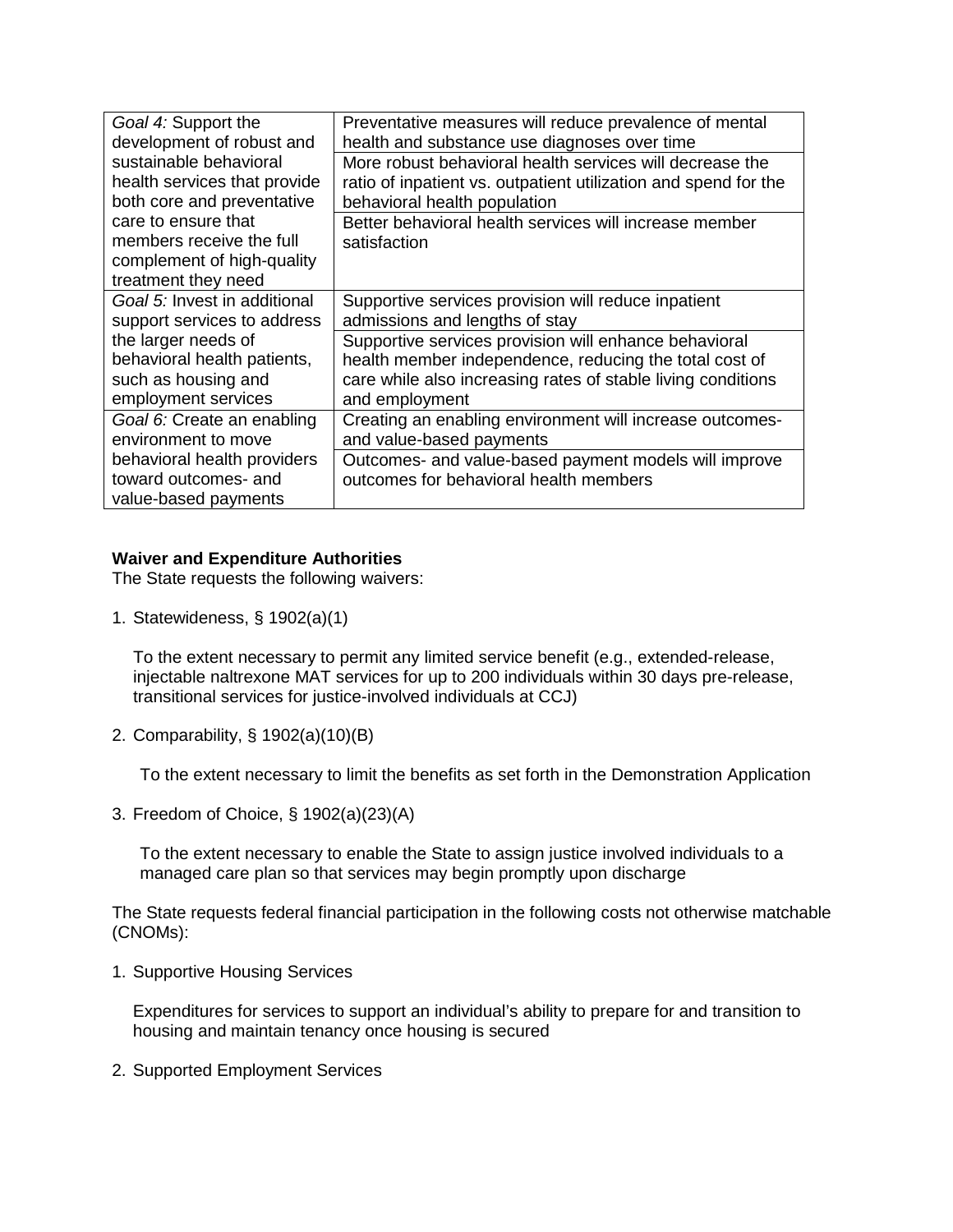Expenditures for services to support an individual who, because of serious mental illness, need ongoing support to obtain and maintain employment

3. Transition Pre-Release Services

Expenditures for assessment, treatment, and coordination of focused services for justice involved individuals 30 days prior to release to improve linkages with community behavioral health treatment

4. Medicaid coverage for extended-release injectable naltrexone MAT services for targeted individuals within 30 days pre-release

Expenditures for extended-release, injectable naltrexone MAT services for justice involved individuals appropriate for such services 30 days prior to release

5. Short-Term Residential Treatment in a Substance Use Disorder IMD

Expenditures for services for individuals who, as part of a continuum of care, are receiving residential substance use disorder treatment in facilities that meet the definition of an Institution for Mental Disease for 30 days or less

6. Substance Use Disorder Case Management

Expenditures to provide substance use disorder case management to individuals not otherwise receiving case management

7. Withdrawal Management

Expenditures to provide substance use disorder withdrawal management

8. Substance Use Disorder Recovery Coaching

Expenditures to provide recovery coaching services to individuals who have entered treatment for substance use disorder

9. Short-Term Residential Treatment in a Mental Health IMD

Expenditures for services for individuals who, as part of a continuum of care, are receiving inpatient mental health treatment in facilities that meet the definition of an Institution for Mental Disease for 30 days or less

10. Crisis Beds

Expenditures to provide subacute inpatient treatment

11. Intensive In-Home Services

Expenditures to provide intensive in-home services to families and children with high behavioral health needs at risk of transition to a higher level of care

12. Respite Care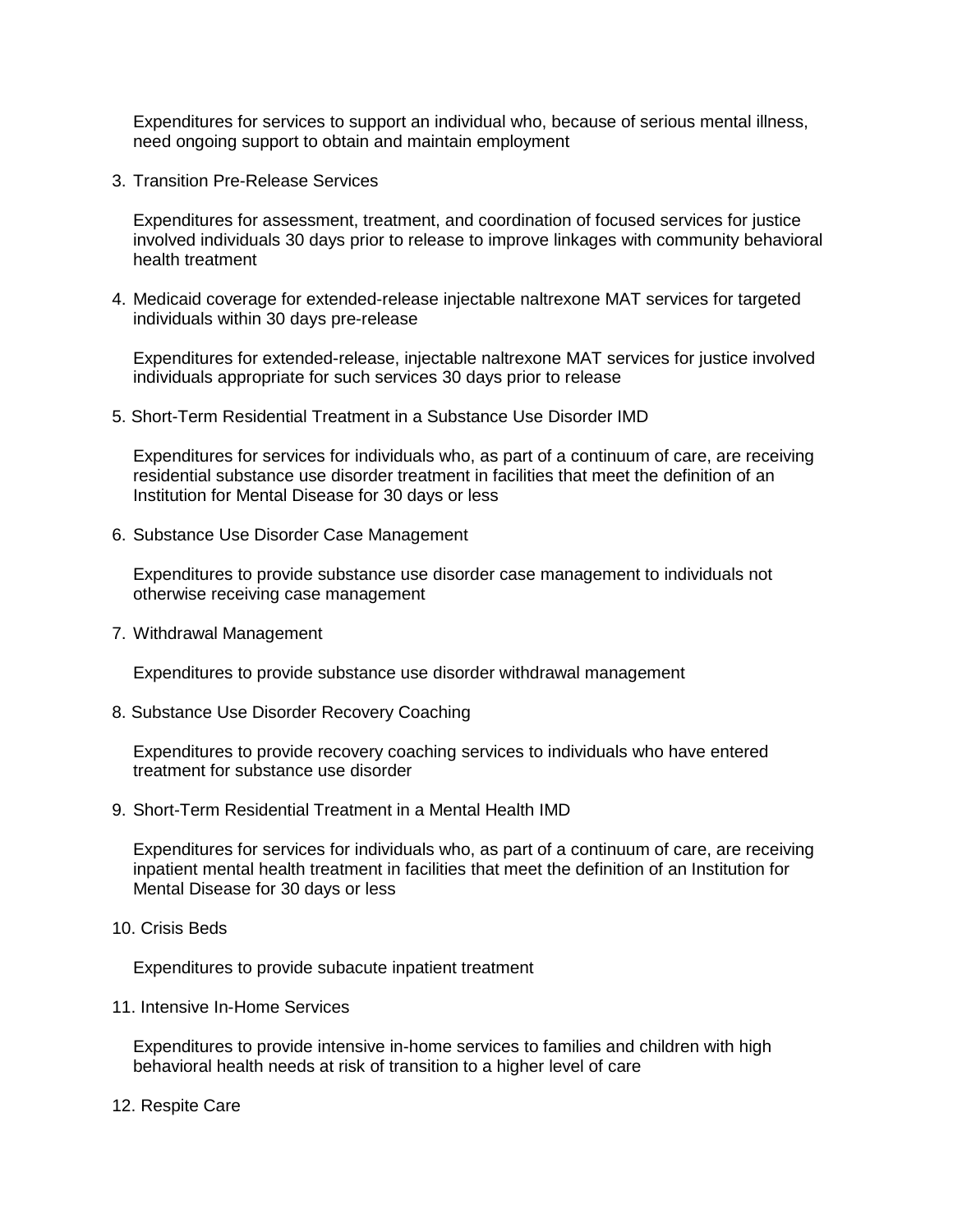Expenditures to provide respite care to children and caregivers of children with serious emotional disturbance and/or complex mental health issues

13. Behavioral Health and Physical Health Integration Activities

Expenditures to support the infrastructure and activities required (e.g., workforce preparation, provider readiness assessment, partnership development between providers, launch of disease specific pilots, etc.) to integrate behavioral and physical health, reduce fragmentation of service, reduce total cost of care, improve behavioral and physical health outcomes, and promote patient centered care

14. Infant/Early Childhood Mental Health Consultation

Expenditures to train and support members of the community in identifying and managing behavioral health issues in children

15. Workforce Development and Workforce Optimization

Expenditures to develop and implement development of a robust behavioral health workforce, including loan repayment/forgiveness and graduate medical education programs and expenditures to develop and implement behavioral health workforce optimization, including telemedicine infrastructure and improving linkages between community service providers and managed care organizations

16. First Episode Psychosis

Expenditures to expand the First Episode Psychosis program

17. Designated State Health Programs

Expenditures for costs of designated programs which are otherwise state-funded

#### **Public Notice and Input**

The draft waiver application is available for public review at the Public Notices link located on the HFS web site: [http://www.illinois.gov/hfs/.](http://www.illinois.gov/hfs/) Copies of the draft waiver application will also be available at the location provided below.

Written comments concerning these proposed changes will be accepted on or before September 26, 2016. Comments may be sent to:

> Illinois Department of Healthcare and Family Services Division of Medical Programs Bureau of Program and Policy Coordination 201 South Grand Avenue East Springfield, IL 62763 Email address: [hfs.bpra@illinois.gov](mailto:hfs.bpra@illinois.gov)